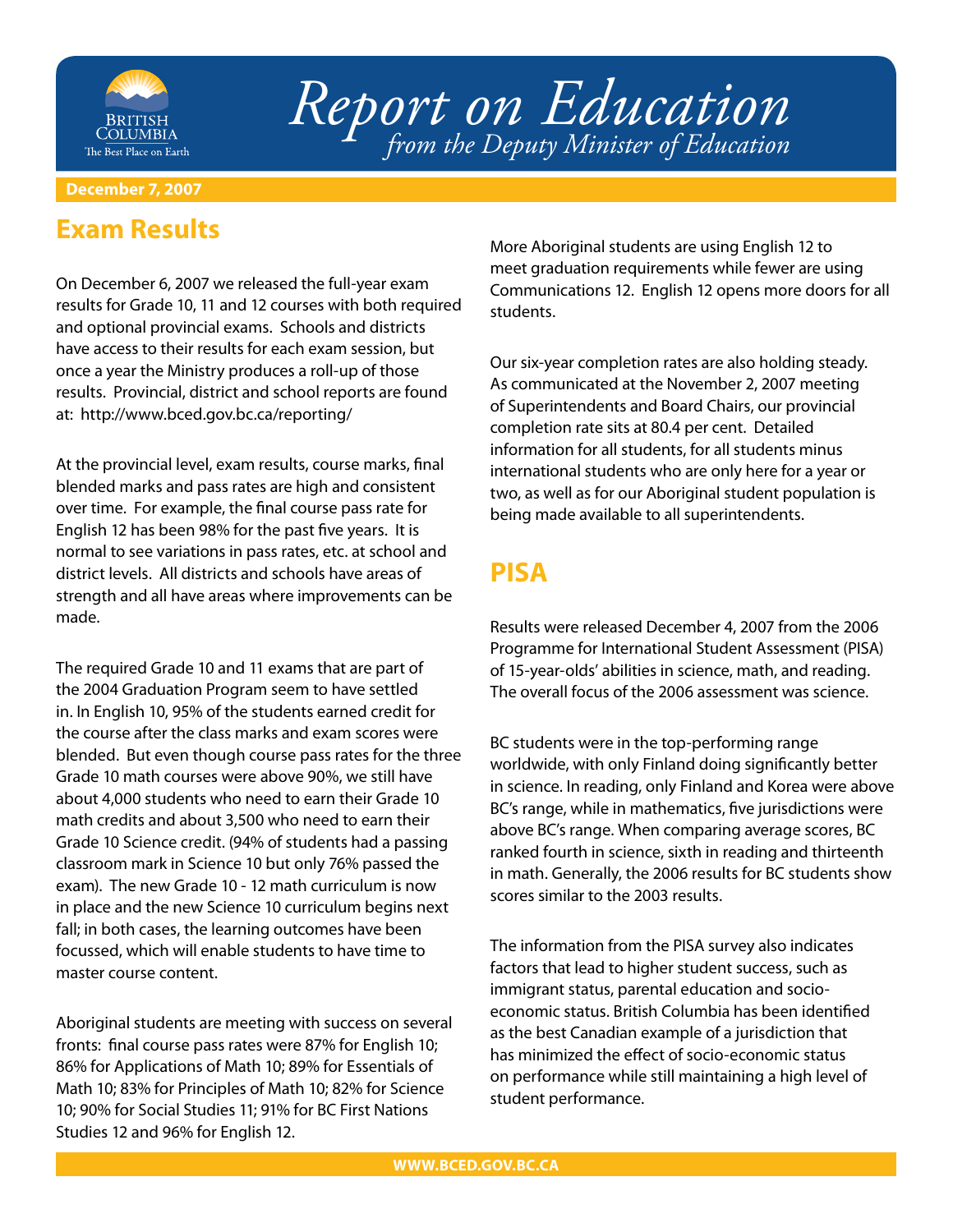### **Paperless Exams**

November exam results for the first paperless provincial exam session in BC were released this past Tuesday, November 27, 2007. Over 2,500 students wrote their Grades 10, 11, and 12 exams online over three days in November. This number includes 84 students from four offshore schools in China, 12 students with special needs (with the aid of Spellchecker and Kurzweil reader), and four out-of-province students including two from Holland, one from Haiti and one next door in Alberta.

With the exception of nine exams, no paper exchanged hands between the Ministry and schools. Communication regarding this session was sent out to schools via the TRAX Information Updates, and documents such as administrative manuals, invigilation procedures, session passwords and marking materials were posted to the School Secure Web.

The written-response sections of the exams were also marked electronically. Grades 10 and 11 writtenresponses were marked locally by teachers who logged on to the e-Marking application and submitted scores electronically. Grade 12 exams were marked centrally, but also on-line, with scores being submitted in the same fashion as Grade 10 and 11 exams.

Students have the opportunity to write many of their provincial exams electronically in all six provincial exam sessions. The new May 2008 exam session will be entirely electronic, while the April and August sessions will be primarily electronic. For January and June sessions, which are the largest paper sessions, the option to write electronically should appeal to the conservationists in all of us.

### **Legislation**

Last Thursday saw the passage of Bill 46-2007, the First Nations Education Act. This historic legislation complements the Federal government legislation,

Bill C34, First Nations Jurisdiction over Education in British Columbia Act. Both pieces of legislation are the culmination of years of negotiations involving Canada, the First Nations Education Steering Committee (FNESC), and British Columbia. First Nations who participate will be able to create their own legislation governing First Nations education in their schools on their lands. The legislation recognizes First Nations jurisdiction and provides for consultation with the First Nations Educational Authority and contains consequential amendments to the School Act, Independent School [Act, and the Teaching Profession Act. There was a special](http://www.bced.gov.bc.ca/news/photos/events/sbond/2007/fnesc/)  celebration when the legislation was introduced in the House on November 22, with many of those who have been involved over the years in attendance.

## **Annual Teachers' Congress**

The second Annual Teachers' Congress took place on Friday, November 30, in Vancouver, providing over 130 educators from public, independent and band schools around the Province the opportunity to dialogue with each other and with Education Minister Shirley Bond.

The theme of this year's conference was Reaching Higher for Students. Shawn Atleo, BC Regional Chief, Assembly of First Nations, delivered an inspirational keynote and follow-up discussion. "Excellent choice in keynote speaker! – amazing! Thanks for sharing," wrote one participant on the evaluation form.

The keynote discussion was followed by presentations and follow-up discussions. Vivian Qualizza from the Ministry of Advanced Education delivered a demonstration on teacher resources. Nancy Reid of School District No. 57 (Prince George) presented on "Literacy and Formative Assessment," Geoff Burns of School District No. 8 (Kootenay Lake) presented on "Healthy Schools" and Julie Krall and Nicole Davey of School District No. 54 (Bulkely Valley) presented on "Supporting Aboriginal Learners."